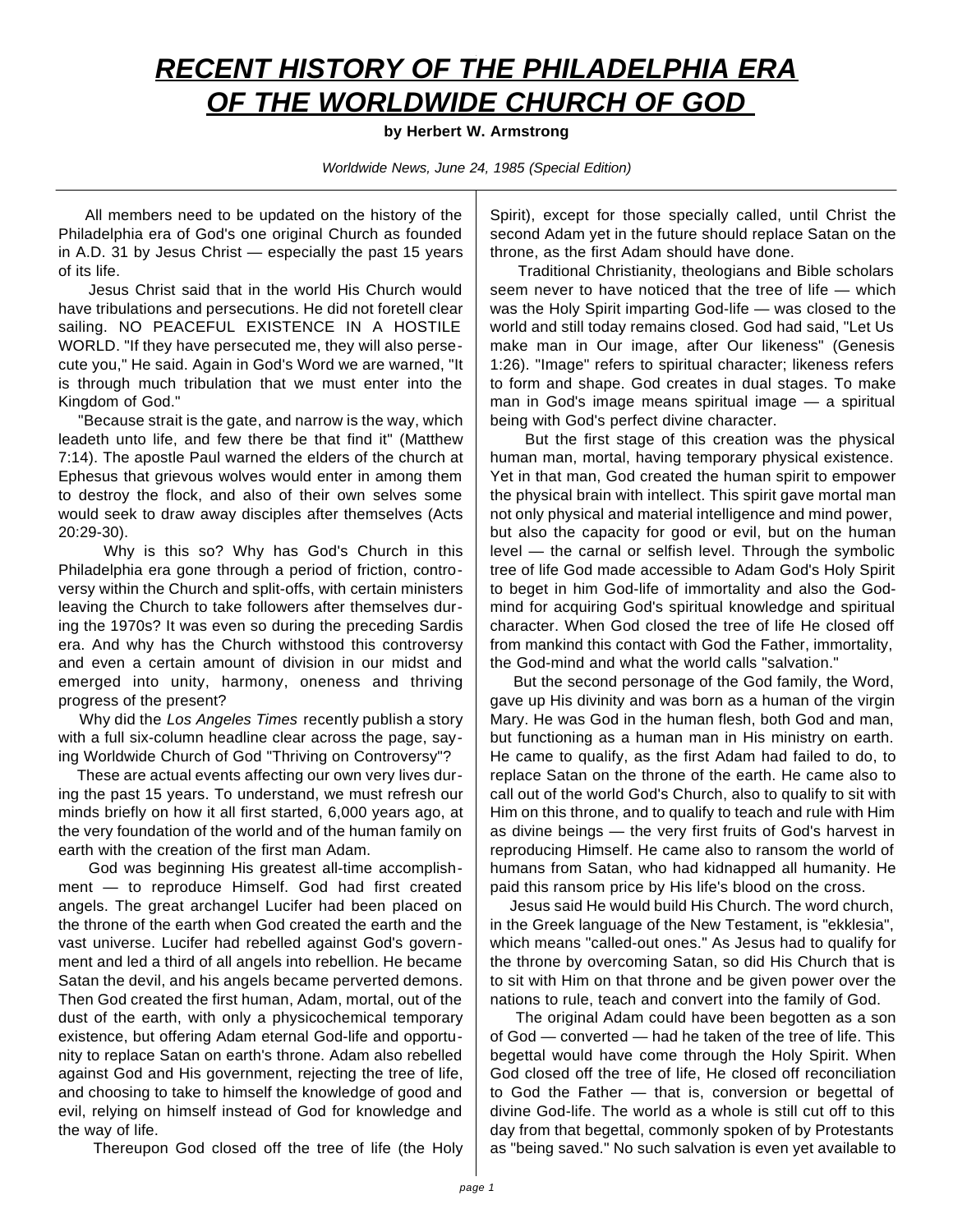the world. The world of traditional Christianity is blinded to this fact.

But the Church was called out of the world, to be separate in living by God's law instead of Satan's way of selfcenteredness, competition and strife, following the first Adam. That is why Jesus said the Church would be persecuted, even as He had been. Those called into the Church would live by God's way of love, not the world's way of selfishness, contention and strife. This required the presence and flowing into them of the Holy Spirit of God, giving them a different purpose in life and a different mind and attitude than formerly in the world.

Why did Christ call the Church out of the world to be separate from the world? They were called as students. The Bible calls them disciples. The word disciple means student or learner. The Church was like at school, and Jesus was the original teacher. He called out of the world His 12 disciples, or students, for the very purpose of educating them to become teachers, and also rulers with and under Christ, when Jesus comes in power and glory to sit on Satan's throne over all the earth and to rule as well as to convert all nations.

To those in the Church who are growing in grace and spiritual knowledge, Jesus says He will give power over the nations to rule them — they shall sit with Him on His earthly throne, and they shall be made priests or teachers and kings and rule with Christ on the earth (Revelation 2:26-27, 3:21 and 5:10).

The Church is actually a school teaching students to become teachers and rulers in God's Kingdom.

But these students — or Church members — must first themselves be converted, begotten as children of God, having received the Holy Spirit (tree of life) that Adam rejected. Why? Because the natural-born carnal mind cannot understand the spiritual knowledge and truths of God (I Corinthians 2:9-14). Therefore God has made special provision, predestining those He calls out of the world to be called now, in the Church age, BEFORE God opens the tree of life and salvation to the world as a whole. That is why the Church is called the "first fruits" of God's harvest for His Kingdom.

Let it be emphasized again. As Christ the second Adam came to qualify to replace Satan on earth's throne, God chose and called certain ones out of the world also to qualify to sit with Christ on that throne. This is not the time God is trying to "save the world." God's judgment day for the world has not yet come. But to those specially called for the very purpose of sitting on that throne with Christ, it was necessary that they receive the Holy Spirit before they could learn God's truth, which the first Adam had rejected. That is why the Church is only the "first fruits" of those ultimately to receive salvation.

We receive the Holy Spirit ONLY after complete repentance of the way we were living. We must come out of this world to live a life separate from the life and ways of the world, with our minds on things of God, not things of this world.

That is why we are opposed and persecuted by the world. That is why they persecuted Jesus Christ. That is why some who become somewhat interested, are baptized and start in the Church, drift back into the world and leave the Church. Many professed to repent and be baptized who had not repented, but were accepted by Church members as brethren. These false brethren did and always have entered into the Church professing to be members.

Jesus preached a definite Gospel. That and that alone is the Gospel of Jesus Christ. It was a Gospel message about the Kingdom of God — the begotten and finally to be born family of God — a family of divine persons, begotten and finally to be born of God.

Jesus came. He called and taught His disciples. One of the original 12 turned against Him, Judas Iscariot. Jesus taught His students. Then He died for the sins of the world and commissioned those He had taught to go into all the world and teach in all nations the same message He had taught them.

They were to baptize those who repented and believed. But Jesus Himself said plainly, "No man can come to me, except the Father which hath sent me draw him" (John 6:44). Through predestination God chooses and calls those He nominates to qualify to sit with Christ on the earth's throne when Satan is removed. At that time, beginning with the Second Coming of Christ, God will open the tree of life to everyone then living. For the previously uncalled, judgment will be on them by a resurrection from the dead after the thousand years' reign with Christ. Judgment will then have come to all who ever lived. But at the present time judgment is on the Church only (I Peter 4:17).

After Jesus' death and resurrection He ascended to heaven to sit with God on God's throne, where He is today. Ten days after His ascension days after His death — the Holy Spirit descended and filled His disciples. That day of "first fruits" the Church was born.

It thrived and grew amazingly, but soon opposition and persecution set in. By A.D. 51, much of the Church in Galatia had turned to another gospel (Galatians 1:6-7). A violent controversy arose over whether the Gospel to be preached was the Gospel of Christ or a gospel ABOUT Christ. The latter won out. There ensued a "lost century" in the history of the Church, from about A.D. 70 to 170. The original true Church survived, but gradually lost much of Jesus' teaching and biblical truth. By the early part of the 20th century much of God's purpose and truth had been lost — but the struggling true Church still had the name Church of God, the Ten Commandments including the Sabbath, and also tithing.

I came among the brethren of the Sardis era upon conversion from 1927. I never did become a member of that era of the Church. In 1930 a division occurred among the Oregon brethren, resulting in the formation of the Oregon Conference of the Church of God. The Sardis era of the Church had become, virtually spiritually dead. That was the beginning of a gradual transition to the Philadelphia era. I was ordained in June of precisely a century of time cycles after the original apostles were ordained — in this transition era by the Oregon Conference of the Church of God. I continued to work with and fellowship with West Coast members of the Sardis era until 1942, when the rapidly growing work of the fledgling Philadelphia era required my full time. The present era was officially begun in October, 1933. For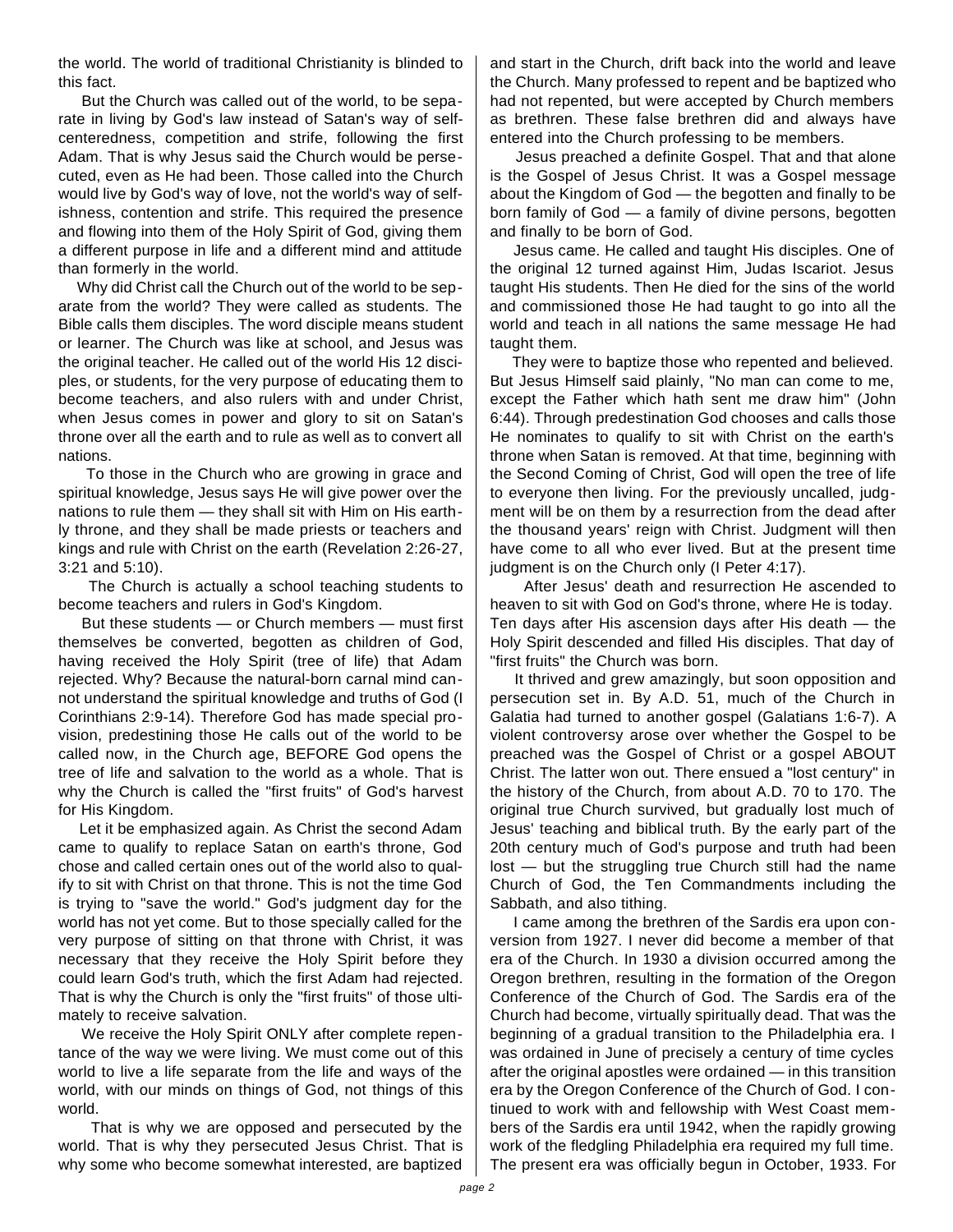the next 35 years it grew steadily at the average rate of approximately 30 percent per year.

Ambassador College was founded Oct. 8, 1947, amid a life-and-death financial struggle for existence.

Ever since 1930 in the Sardis church there had been opposition and political infighting among some ministers.

In 1927 God opened my eyes to the continuing command to observe the annual Sabbaths, as well as the weekly Sabbath. None of the Sardis era brethren in the United States would accept this truth of the annual Sabbaths, except for two or three families. As God contin ued to restore lost truths to His Church through me, the Sardis era brethren rejected all restored truths.

After two years of Ambassador College teaching in preparing new young ministers, the Church started its rapid growth and soon new local churches were being raised up in ever-increasing number as ministers were trained to pastor them.

The radio broadcasts, started January, 1934, continued to bring an ever-increasing number of candidates for baptism and conversion. The end time had come. God was preparing a Church, well organized on His own pattern, to be prepared as kings and priests to reign with Christ at His coming. Beside the growth of the *Plain Truth* magazine, I was continuing to write many booklets on various important doctrines and truths. Television did not go on the air until after World War II ended in 1945. We did not go on TV until July of 1955, but discontinued it after six months. Radio broadcasting had increased greatly, and in the latter 1950s the World Tomorrow program was using more wattage of radio power than any program on earth. The Church was broadcasting daily, seven nights a week.

In 1960 the second Ambassador campus was started at Bricket Wood, 19 miles northwest of London, in England. My elder son, Richard David Armstrong, had become the most-loved minister in the Church, but he died as the result of a head-on automobile crash while on a baptizing trip in late July, 1958, while in his 30th year.

In 1964, the third college campus was opened at Big Sandy, Tex.

The Work of the Church was fast developing worldwide. In 1967, April 15, my beloved wife, Loma, died after a happy marriage of 50 years. It was her challenge about the Sabbath in late 1926 that had led to my conversion, and she had been an important half of my ministry.

The growth of the Church was continuing until about 1972.

In 1968 word came to me through our German Office that King Leopold III of Belgium had said that he would like to meet me. I visited him at his chateau in Belgium, and a long friendship developed affectionately until his death in late September, 1983.

This led to meetings with many heads of governments of many nations until my heart failure in August, 1977. During those years the Ambassador Foundation was developing with projects in different nations in many parts of the world. I had been traveling overseas about 300 out of the 365 days a year.

Up through the 1960's, with new lost truths being continually restored to this era of God's Church, there had been little contention or opposition within the Church. But the wily Satan was not to allow this growth in harmony and peace and unity to continue without opposition. We were to learn the truth of Jesus' parable of the sower and the seed (Luke 8).

The seed sown was the Word of God — the Bible. The Word was being proclaimed over the United States, Canada, Britain, Europe and some other parts of the world. It fell on four types or classifications of people. The first and largest number were those by the wayside. They heard, but "then cometh the devil, and taketh away the word out of their hearts, lest they should believe and be saved." These were the millions who hear, but the truth of God's Word never sank in. There was no response from this largest number, though they did hear, at least in part.

The second group were those on the rocks, who, when they heard, were interested and received the message with joy. Many of these were baptized. But they had no root, and temporarily believed, but because they lacked depth of purpose or capacity to grow spiritually, soon dropped out.

The third group were among thorns. When they heard they were baptized. But the cares and interests of the world choked them. They still wanted to be like the world. They were liberals. They brought forth "no fruit to perfection."

The fourth group, smallest of all, were those on "good ground," which kept the word and came out of the world, growing spiritually in character and biblical knowledge. They brought forth "fruit with patience," in various degrees (see also Matthew 13:23).

So it has been, especially since about 1969 in God's Church.

The world looks on such events occurring in any church as evidence of corruption or wrongdoing or something wrong and reprehensible in the church. Worldly clubs, societies or churches do not generally seem to have such troubles or controversies. Satan does not bother them. They are already on his side, but Satan seeks to destroy God's one and only true Church.

Now how did these controversies, troubles or divisions occur? It's time our members knew the truth.

Late in 1971 many of our members became confused over propaganda reaching our people over a "sacred names" teaching. This purported that whenever the names of God or of Jesus are mentioned, they must not be spoken by their names in the English language, but in the Hebrew language.

In other words, we could read and discuss the Bible as translated into the English language in all terms except the names of God or of Jesus Christ. Then we must speak Hebrew.

God's name, they had come to believe, could not be spoken except in the Hebrew language. They overlooked the fact that all original copies of the New Testament were inspired by the same God through Jesus Christ, the Word of God, and inspired by the Holy Spirit in the Greek language. In numerous instances the inspired New Testament, inspired in the Greek language, quoted Old Testament passages containing the names of God. And in every case God through the Holy Spirit used the Greek names for God and the One who became Jesus, and NOT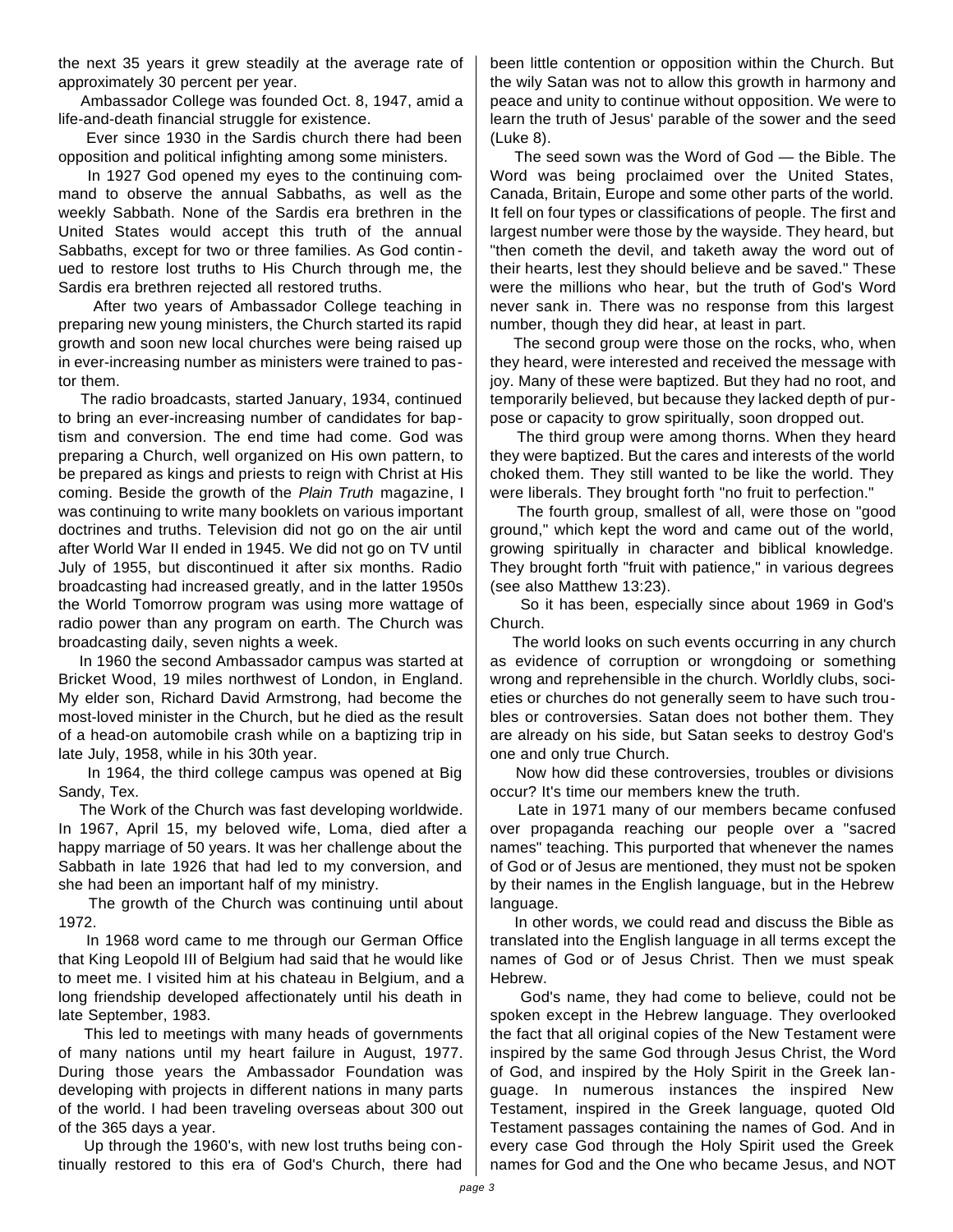## THE HEBREW LANGUAGE.

Certain ones were leaving the Church to join this false movement, being misled into believing God's Church to be in error.

At that time, it was suggested that a special Doctrinal Team be appointed to research the question more technically to verify the real truth. We wanted the teaching and doctrines of the Church to be verified beyond any room for doubts. I appointed A Doctrinal Research Committee to pursue an in-depth research of the subject.

A small few Ambassador graduates who had become ministers in the Church were somewhat scholarly inclined, especially one who had a specific problem. He suffered from an inferiority complex. Because some of our graduates at the time were enrolling in outside universities for higher degrees, a few came to conceive that a "scholar" was in the loftiest position of humanity.

If this inferiority sufferer could feel in his own mind that he was a scholar he would feel elevated above other people and therefore delivered from feelings of inferiority. He began to question some of the established doctrines of the Church of God, such as counting the day of Pentecost, divorce and remarriage, tithing and others.

Soon he was entering into what he considered a scholarly research to DISprove some of the Church's basic teachings. Gradually one or two others, then even more, joined in a self-appointed "scholarly research" to DISprove plain biblical truths.

It became evident that those attending other universities came to consider Ambassador College as inferior and substandard intellectually and academically because of our belief in God. Secularism and the anti-God approach of evolution seemed to them far superior to the revealed knowledge of God.

The first committee I had assigned to research the "sacred names" error did reaffirm the truth on that question beyond doubt. But soon a few would-be scholars had established themselves into a "Doctrinal Team." What started as an honest effort to find and establish real TRUTH in due time turned into a group or "would-be scholars" not appointed by me, seeking to destroy the true doctrines of the Church.

This brought controversy into the Church. These selfprofessed "scholars," influenced by teaching in universities in which they were enrolling for higher degrees, were becoming more and more liberal. They wanted to skirt as close as possible to the precipice of secularism, falling off the cliff into Satan's world.

These were the years when my commission required that I be absent from Pasadena, and traveling overseas to almost all parts of the world as many as 300 of the 365 days of the year. This liberal group, small at first, came to be in executive positions at Pasadena, surrounding and influencing the one responsible for day-to-day administration at headquarters during my absence. Much of what they did was carefully kept from me.

Those of higher rank, but subject to the one in day-today executive administration at Pasadena, who were steadfastly loyal to the Church and its true teachings, were suppressed or gradually removed from Pasadena and sent

"into the field," pastoring single churches in other locations. So much of what was going on in Pasadena was kept from me that I did not realize the direction the Church was actually traveling into controversy, liberalism and either Protestantism or total secularism.

It was then that the matter of obtaining accreditation from the organized accreditation societies of secular education became a problem. The liberals at Pasadena wanted accreditation. They did not want to be accredited as a Bible college, but as a full competing college or university. As such the college would fall under the rules of the secular accrediting society, which would more or less determine policy and curricula.

Finally this effort on the part of the liberals increased the enrollment of the college from the approximate 500 limit that I had set to about 1,400 and going up. It was no longer God's college. I had realized the danger of a student body in excess of 500 students, in residence on campus, and had set that as a definite college policy. But during those years when I was absent from Pasadena headquarters most of the time, changes were being gradually made in college policies as well as Church doctrines.

Jesus Christ had founded this college through me as God's college. I had realized the state into which higher education had drifted into materialism. Moral and spiritual values were being overlooked almost entirely in colleges and universities. I had realized the tremendous responsibility to avoid neglecting this missing dimension in education at the time of founding Ambassador College.

From its founding I had made the slogan of the college, "Recapture True Values." The college started with the highest moral and spiritual values. It was God's college. A high moral and spiritual conduct had been vigorously taught and maintained. There was much teaching against "necking," and any sort of lovemaking among students. "Going steady" toward marriage was forbidden until the end of the first semester of the senior year. Smoking and the use of drugs were positively prohibited.

But as the liberal element gained control of the campus administration during those years of my long absences from Pasadena, the high standard of student conduct was more and more liberalized through lack of discipline or enforcement. The college was coming to be more like other college campuses.

At this juncture let me jump ahead of the sequence of events a bit to say that, after sufficient recovery from my heart failure in August of 1977, I found it necessary in 1978 to close the college at Pasadena completely (the colleges in Bricket Wood, England, and at Big Sandy had then already been closed) and to start Ambassador College in Pasadena all over again with one freshman class only, except for a few in proper attitude and character who were retained to allow them to complete their studies until graduation. Also on Aug. 21, 1981, the campus in Big Sandy was reopened.

But now back to the sequence of events.

I quote now from a memorandum by Leroy Neff, the current treasurer, who was on the first Doctrinal Research Committee and wrote concerning others on the committee. I am quoting this to give an example of the direction some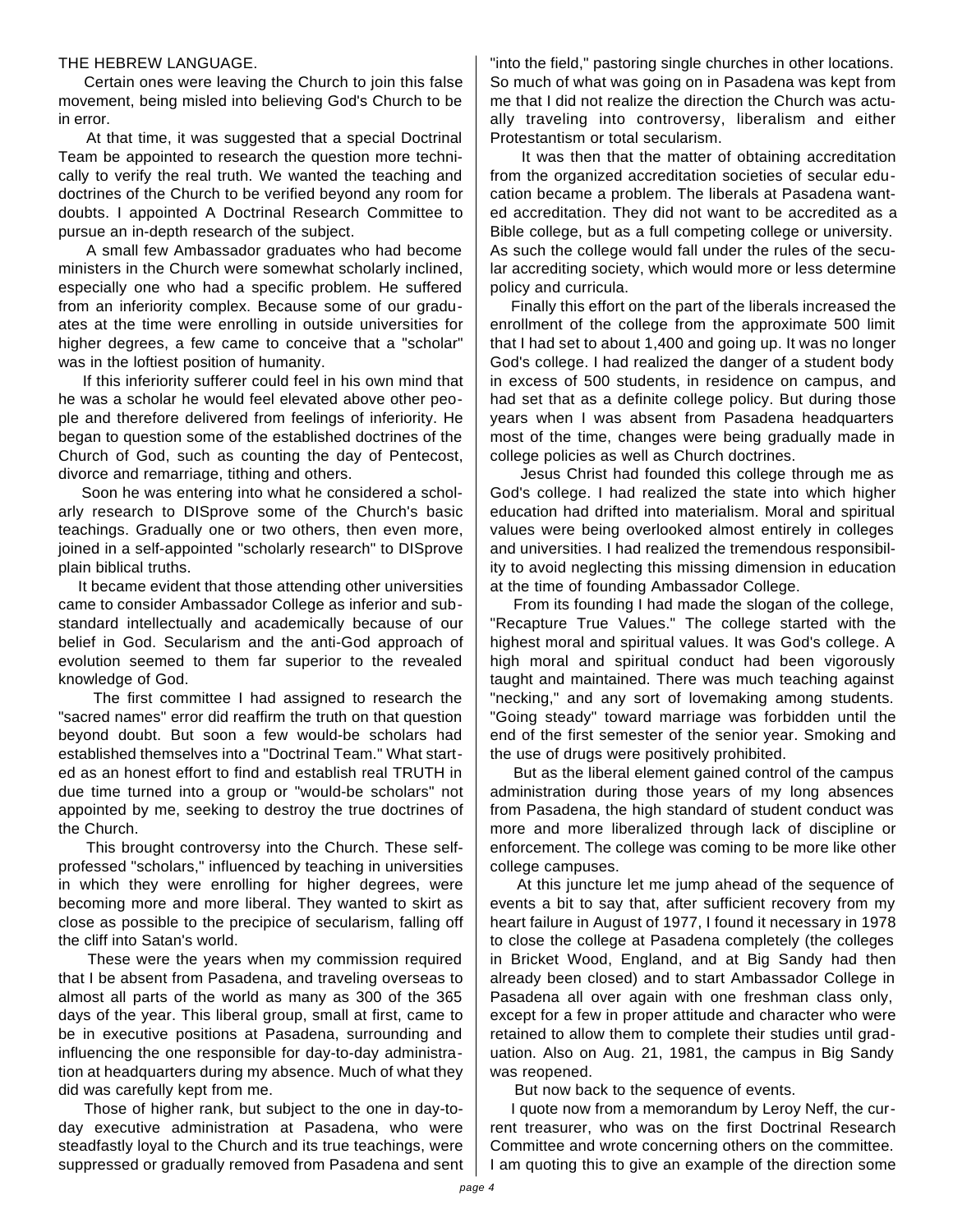of the liberals on the doctrinal committee were taking.

1. Any marriage where the people are unconverted, or did not fully know what they were getting into, was not a valid marriage.

2. Polygamy was tacitly approved by God in Old Testament times, so multiple marriages or divorces in modern times might just be a form of polygamy by having wives sequentially rather than concurrently.

3. God divorced ancient Israel and then both parties were free to remarry.

4. The ministry should be able to loose marriages that God had joined.

These liberals wanted complete freedom in the Church for divorce and remarriage at will. Other questions raised by the liberals were complete freedom for any type marriage, some more and some less freedom from tithing, doing away with or modifying Church teachings on healing by direct prayer as in James 5:14, complete freedom for women in facial makeup, and even the approval of cele brating birthdays (never approved in the Bible) and even of voting in elections as part of the world.

On the Pasadena campus more and more friction developed between the liberals and those loyal ministers and members who held to the biblical truths God had placed in His Church. It was a sort of cold war of nerves.

It had become custom to hold an annual ministerial conference of ministers at Pasadena headquarters. In the 1974 to 1977 conferences, these meetings had been marred by controversies over doctrinal issues.

Just before the January, 1978, conference I was determined to prevent doctrinal controversy. I was also due to leave on another 'round-the-world trip. I had decided to postpone the trip until after the conference in order to keep controversy out of the conference. But the one to be left in charge in my absence urged me to remain for the opening morning session, so that I could open the conference, and keep my departure at 12 noon, and he gave me his word no doctrines would be discussed in the conference, only administrative matters.

I agreed to this. I opened the conference, left immediately for the airport and had lunch on the plane. I was going first to Japan, then across the north pole to Europe, and into western Africa before returning to Pasadena.

I had not gotten very far out over the Pacific Ocean that afternoon, until in the afternoon session of the conference a voluminous printed work called "Systematic Theology Project," or "STP" for short, was distributed to the ministry with specific instructions that this was a definite outline of basic Church doctrines, and no minister was to preach anything contrary to this treatise.

I knew absolutely nothing of this STP, or that it had been in preparation. It had been carefully concealed from me. It was a flagrant violation of the promise made to induce me to leave so this doctrinal change in Church teaching could be given to all ministers without my knowledge. I knew nothing of this STP in spite of claims made by others, until a copy was brought to me by some loyal ministers in late April or early May of 1978 when I then notified every minister in the world to return his copy immediately and ignore all its liberal doctrines and teachings.

It has come to my attention that some of the liberals, no longer members of God's Church, have claimed that I did know of this infamous STP project. That is positively NOT TRUE. A few papers on one or two subjects, which were not liberal, had been brought to me in Tucson, Ariz., but no clear mention was made of the preparations under way for producing this STP project. None of the liberalized teachings in the STP were shown to me or approved by me at any time.

Some of these liberal ministers who worked on and produced the STP and the one who was in charge of executive administration in my absence were disfellowshipped and others left the Church.

At the time of the Feast of Tabernacles that fall, 1978, at a Festival held by one of these split-off liberals and a few who followed, in their own Feast of Tabernacles, a conspiracy was hatched to attack and destroy the Church by the legal process of a class action lawsuit. Some six or seven liberals, former members. signed the suit against the Church. This resulted in an ex parte order by a judge. Secretly without prior notice, deputies on order of the Attorney General's office swooped down on the Church on the morning or Jan. 3, 1979. The ex parte order had been signed by a judge late the day before.

A very severe struggle for the existence and life of the Church ensued. Some months later the State dropped the case, and still later an appellate choral judge issued a declaration from the bench that the lawsuit was groundless and should never have been filed. Even to this day some newspaper comments mention the false charges accusing me of misuse of millions of dollars of Church funds, but they never mention our vindication of these false charges.

However, this class action State of California lawsuit brought on by dissident members and former members did, virtually, result in a housecleaning of the liberals, malcontents and troublemakers, who were causing division in the Church of the living God. And the Church has enjoyed a most healthy development and growth in these past five years since.

Now a recap of what has happened to the Church and its work.

God had blessed His Church with an unprecedented approximate increase of 30 percent per year for 35 years. As these liberals began gaining more and more control God removed His blessing. I have often said that God blesses us as we please Him. During these liberal years in the 1970s, the income virtually stagnated. In 1974 the Church experienced a 1.6 percent decrease in income under 1973, the first negative growth in the Church's history. It fell another 4.8 percent the following year.

Since God brought me back from total heart failure, and directed me in removing these liberals, and putting the Church back on track, He has restored His blessings. Income for the Church this year will run two times the dollar volume of 1978. Income growth is allowing the Church to get the Gospel of the Kingdom of God to the world as a witness as never before. The physical blessings are matched by new spiritual growth and new truth added to His Church.

For 35 years the Church grew at the average rate of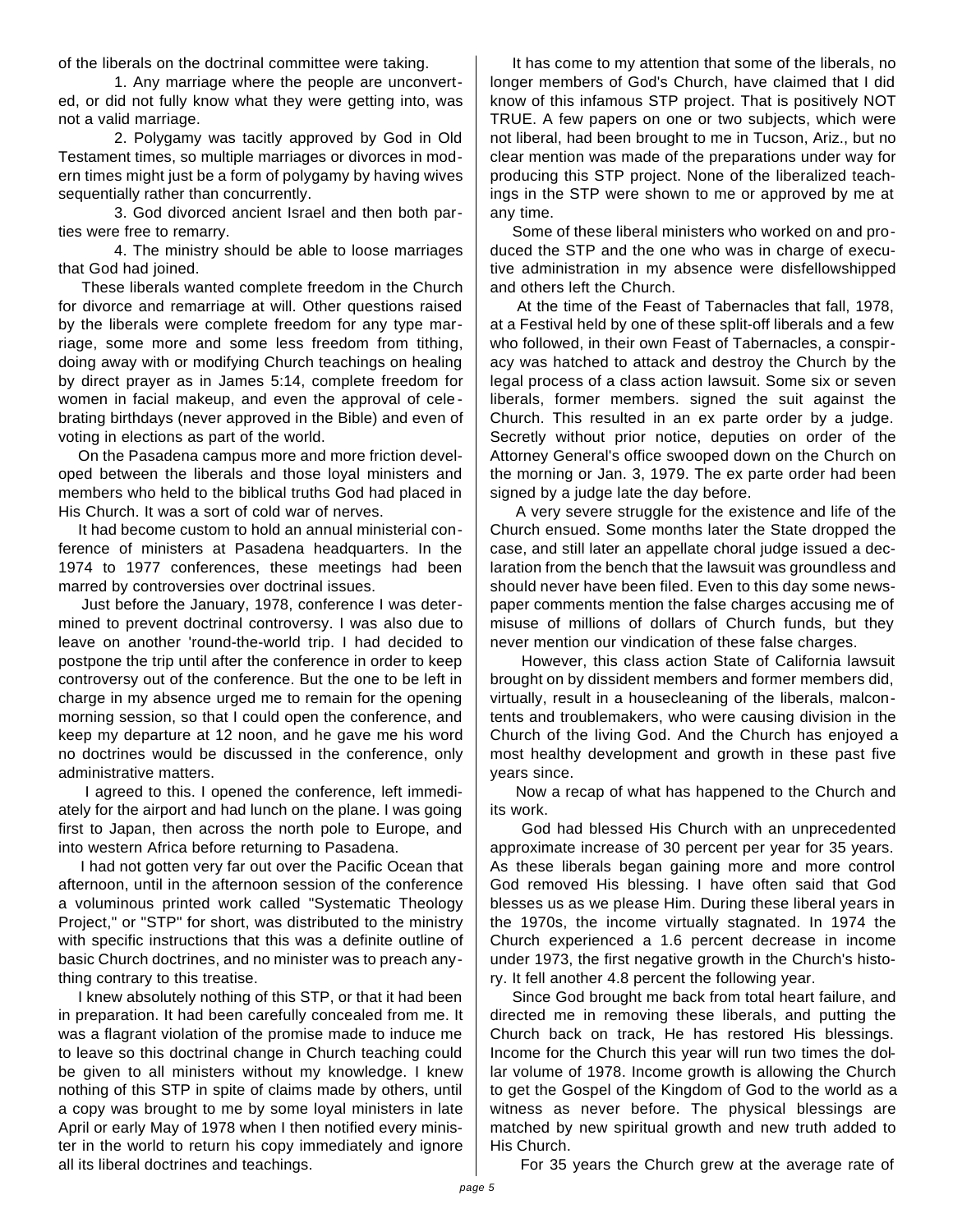nearly 30 percent per year — a phenomenal and so far as I know unprecedented growth for almost any kind of organization. When I gradually started handing over the broadcasting of the World Tomorrow program, it was primarily radio and had grown to be by far the largest program, especially classified as religious, in the world, using more wattage of radio power than any other program.

But by 1978, it had become virtually the smallest. Meanwhile, the work had again started on TV in 1967. I had first gone on TV in June, 1955, but discontinued TV after six months. We restarted in 1967 with one or two stations, but my voice was not then heard on television. It gradually increased to about 90 stations in 1975.

During most of these years the telecasting was ineffective in getting out the real Gospel.

By 1978 we went down to about 50 stations weekly. At that period following my heart failure while in Tucson, I once again took over TV broadcasting. We held steady while I was stuck in Tucson until 1981, when I came back to headquarters at Pasadena. From that time the TV program has produced steady growth, until today we are the second in the world in the religious category, with over 300 TV stations worldwide. Hopefully we shall soon be the largest.

Since the beginning of 1985, we have averaged around 13,000 telephone responses per program. Four times this year so far we have received over 17,000 telephone responses and once over 18,000.

Now look at the facts of the *Plain Truth* circulation. From its peak worldwide circulation in 1973, during the liberal years the number of subscriptions went from 3.1 million down to just over one million in January, 1977. In 1974, funding for preaching of the Gospel in international areas was cut off because of financial crises in Pasadena. In Europe at the time, it meant the untimely end of a newsstand program that had taken two years to build across the Continent.

Personnel from Pasadena were sent to the U.K. to cut off these funds and make reductions as part of an overall policy of making all international areas self supporting. The result was a decline in *Plain Truth* circulations around the world.

During that period in 1975, the fine quality of *The Plain Truth* was reduced down to a tabloid, printed on cheap newsprint paper.

In 1976, I restored *The Plain Truth* to the high quality magazine standard.

It is now clearly evident that God brought me back for a vital purpose, by CPR, from death by heart failure. Had I remained dead the Church of the living God would have been virtually destroyed by the liberal element that had crept in, especially in headquarters administration during my absence from Pasadena. During those liberal years, much of what was going on in policy changing and doctrinal liberalization had been carefully kept from me.

The Church of God was being systematically liberalized, the broadcasting had gone from top to bottom in the world, and from spiritual effectiveness to almost total ineffectiveness. God says we are to judge by the fruits. During those liberal years, the Church was bearing virtually no fruit. *The*

*Plain Truth* and publishing work also had become almost totally ineffective. Ambassador College had been destroyed as God's college. In 1978, after my "resurrection" from total heart failure, I had to completely close Ambassador College at Pasadena, starting all over again, as in 1947, with one freshman class. The colleges in England and in Texas had already been closed.

It is very evident to those led by the Holy Spirit of God that there was a very significant reason why God brought me back to life at age 85 in 1977 to once again take over the reins and remove this liberal element — to once again recapture the true values and to prepare this Philadelphia era of God's Church for the coming of Christ and the reign of the Kingdom of God.

Today the bona fide *Plain Truth* circulation is over 7.5 million.

The *Youth* magazine has gained an already large circulation nearing 200,000. The *Good News* magazine circulation is projected to reach close to one million subscribers monthly by the end of this year. The *Bible Correspondence Course* has been rejuvenated with a present enrollment of approximately 130,000 students worldwide.

God has revealed much vitally important new biblical truth. The Church has taken on a new spiritual vitality. Ambassador College is once again God's college and students are serving in a number of important projects in other nations around the world. Many of the important new biblical truths will be covered in the new book *Mystery of the Ages*.

Those liberals who went out or were put out of the Church through 1979 have no idea of the difference in the Church today. It is as different as white is from black or up is from down. In those years, headquarters was filled with contention, political striving for status and power. The atmosphere was rife with doctrinal disputations and contentions. There's an old saying, "When the cat's away, the mice begin to play."

While I was away from headquarters, there were strivings and contentions over policy, doctrines, not only on the headquarters campus but in many local churches. A liberal minority of members was causing contention. The membership dipped slightly since a certain number followed these liberals who left. God was weeding out these members and liberal ministers who were causing division in the Church. The contenders, the disgruntled, the liberals did not want God's government in the Church.

Speaking primarily of religious leaders, Jesus said: "Ye shall know them by their fruits. Do men gather grapes of thorns, or figs of thistles? Even so every good tree bringeth forth good fruit; but a corrupt tree bringeth forth evil fruit" (Matthew 7:16-17).

The "fruits" of the rebel leaders and "liberals" of the 1970s should now be clear to all. After some 35 years of steady growth in all facets of the Work of God's Church, the rate of growth began to slow, then ceased entirely in some areas, and, finally, even decreases began to be experienced in the number of radio and television stations, *Plain Truth* circulation, number of prospective members, number of co-workers, amount of income for the Work, etc. — all under the "leadership" of the liberal element. These are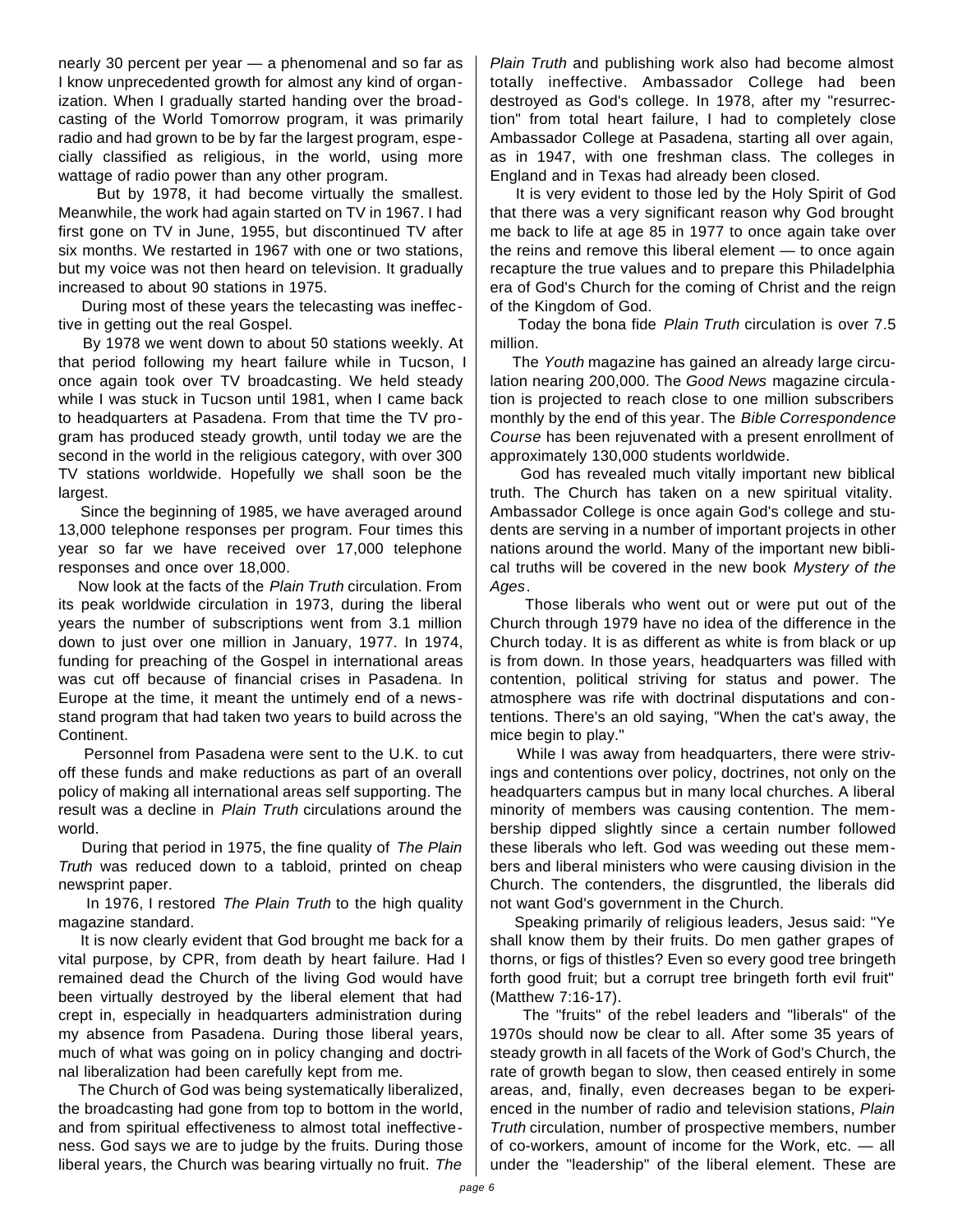well-documented facts that cannot be denied.

I want you, brethren, to think about and understand what happened to God's Church in the 1970s "lest history repeat itself!" I want you to see the "fruits" of rebelling against God's way and God's government.

After all, the basic issue all along was that of God's government in the Church. One who followed one liberal who, as the apostle Paul had predicted, sought to draw away followers after himself (Acts 20:30) said, "We are liberated from that church government and now have a loosely knit organization, and that's the way we like it."

Those liberals, who are no longer in God's Church, actually seem to be more interested in news of the Church especially false accusations, criticisms and persecutions of enemies — than are the loyal members of the Church. It would seem the chief interest in their lives is to hear false reports, accusations and innuendos against the church.

Daniel prophesied of our time: "Many shall be purified, and made white, and tried; but the wicked shall do wickedly: and none of the wicked shall understand; but the wise shall understand" (Daniel 12:10). Truly this has been a time of trying and testing. We are the first fruits called to be students that we may become kings and priests and rule with Christ (Revelation 5:10). We in the Church are students, and we are in the time of final exams.

Little groups, splintering off, centered in Washington, D.C.; Eugene, Ore.; Tyler, Tex.; Monterey, Calif.; and other places with groups too small to mention. They are not bearing fruit for the Kingdom. They are not pleasing God or being blessed by Him. Jesus said, "By their fruits you shall know them." They usually claim to be "branches" of the Church of God. But Jesus said, "I will build my church" (Matthew 16:18). He did not say denominations, sects, cults, branches or a church divided against itself. Rather He said a house divided against itself cannot stand. There is one true Church and one only. The apostle Paul pictured humanly self-appointed "branches" when he said to the elders of the local church at Ephesus that some of their own selves would depart to draw a following after themselves.

Paul said, "But now are they many members, yet but one body" (I Corinthians 12:20). How was that one body organized? Did it have one government? "And God hath set some in the church, first apostles, secondarily prophets, thirdly teachers, after that miracles, then gifts of healings, helps, governments, diversities of tongues" (verse 28). Verse 25 shows there should be no divisions in the body no branches or branch organizations.

The Church is "built upon the foundation of the apostles and prophets, Jesus Christ Himself being the chief corner stone; in Whom all the building fitly framed together growth unto an holy Temple in the Lord" (Ephesians 2:20-21). Note, the Church is organized and fitly framed together, not organized with competing and differing branches.

Notice Ephesians 4, there is only one organized church "fitly joined together and compacted" (verse 16) — compacted as if welded together into one well organized body. And how did He organize this body? How was it governed? "And he gave some, apostles; and some, prophets; and some, evangelists; and some, pastors and teachers; for the

perfecting of the saints, for the work of the ministry, for the edifying of the body of Christ: till we all come in the unity of the faith... (Ephesians 4:11-13). It is not DISunity or some other type of organization and government. Paul also said "that ye all speak the same thing, and that there be no divisions among you; but that ye be perfectly joined together in the same mind and in the same judgment" (I Corinthians 1:10).

A primary reason for the contentions and slowing down in the growth of the Church during the liberal years is the fact that, in our desire to hold rebellious and liberal ministers and members within our fellowship, we did not rigidly obey the command of Romans 16:17: "Now I beseech you, brethren, mark them which cause divisions and offences contrary to the doctrine which ye have learned; and avoid them." Also in I Corinthians 5:11: "But now I have written unto you not to keep company, if any man that is called a brother be a fornicator, or covetous, or an idolater, or a railer, or a drunkard, or an extortioner; with such an one no not to eat."

To make clear one of the reasons — if not the primary reason — for the conflict caused by the liberal element, I quote from a Western newspaper. In an interview with a former minister, who had sought to draw away a following of members after himself, it was stated concerning this split-of-church that they have "a completely different administrative structure."

The story continued to explain that they totally differ with the governmental structure of God's Church. He was quoted as saying "he also does not believe in expelling people from the church if they do not live up to its teachings." It also stated they believe "the church is where people belong to help them overcome their problems." In other words the liberal idea is to disobey God's instruction to disfellowship and avoid those who are contentious and cause division and accept members who believe and live contrary to the teachings of Christ and the Bible.

Most of the dissension of the past in the Church had been over the matter of government. The dissenters believe in a very liberal government — the way of Satan and his world. The whole purpose of the Gospel is to call those chosen by God out of this world and its ways into the ways of God. God's government is based on God's law. All government, even in the world's nations, is based on a foundation of law. A law is simply the rules of human conduct and behavior. The righteousness of God merely means righteous conduct and behavior based on the great spiritual law of God.

Christ said, "Every plant, which My heavenly Father hath not planted, shall be rooted up" (Matthew 15:13). And the apostle John also stated, "They went out from us, but they were not of us..." (I John 2:19).

We who remain in the one and only true Church grieve over the loss of those who are so far failing in their final exams.

But sadly we remember that part of the responsibility is ours in not strictly heeding the admonition in Romans 16:17 to note those that cause division and avoid them. We love them all and pray for them. Some of them who have gone out from us were parents, children, brothers, sisters or